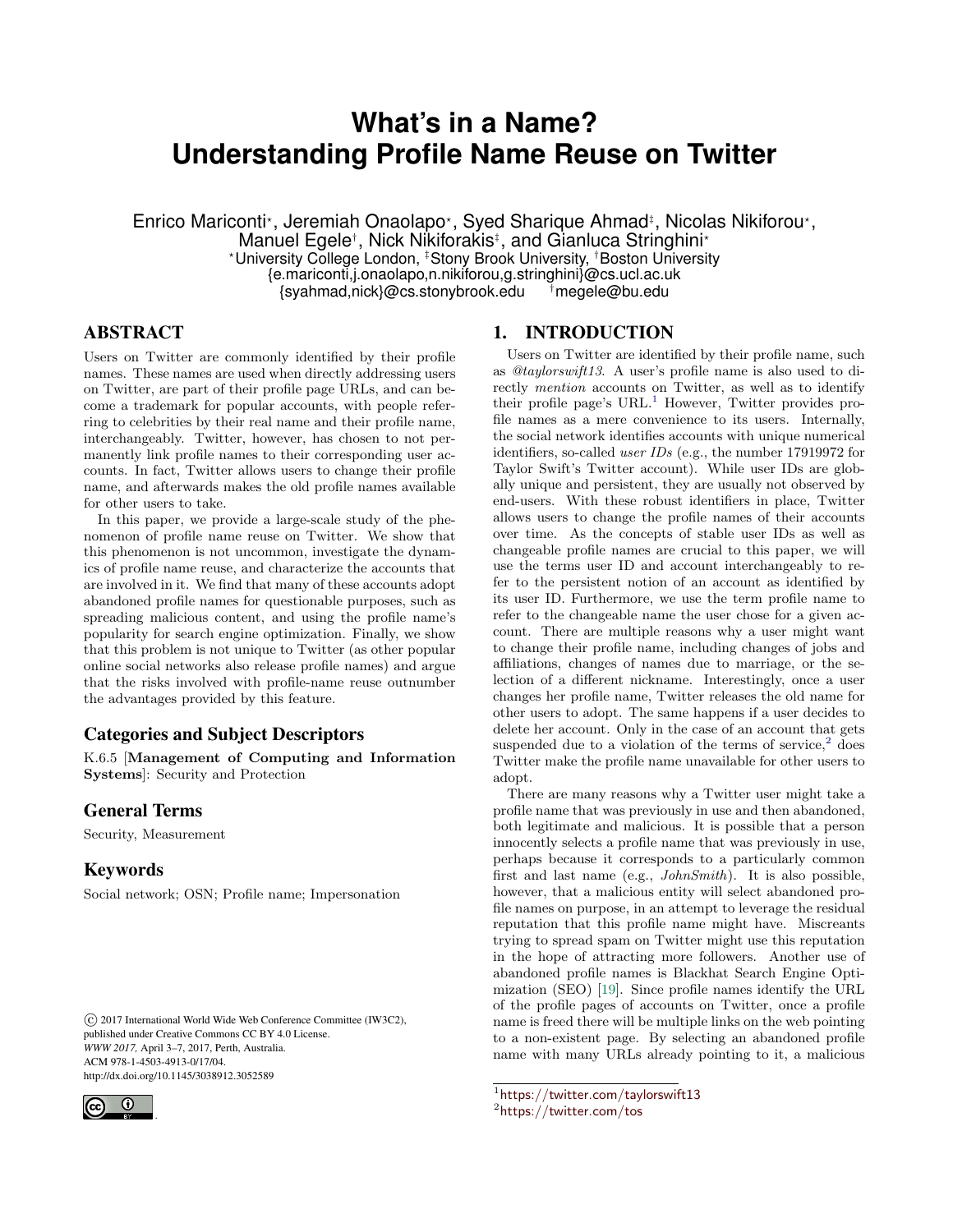user can start promoting his content and influence search results. Note that this is not a mere hypothetical scenario; the practice of harvesting abandoned Twitter profile names and using them for SEO purposes has been observed in the wild.<sup>[3](#page-1-0)</sup>

We first introduced the concept of profile name reuse on Twitter in our preliminary work [\[20\]](#page-9-1). In that work, we showed that profile names are reused in the wild, and we identified a number of accounts that adopted abandoned profile names and used them to send spam. In this paper we perform a more in-depth, larger-scale measurement of the phenomenon of profile name reuse on Twitter. We show that over a period of one year, 1% of popular accounts with more than one million followers that appear in our datasets changed their profile name, and this name was later taken by another account. We provide a number of case studies in which a popular profile name was used to ridicule the original owner, or to post malicious content. We also show that Twitter users often prevent profile name hijacking by creating placeholder accounts that immediately adopt the abandoned profile name and point users to the new one. These case studies show that there is a concrete threat linked to freeing abandoned profile names on Twitter.

To understand how profile name reuse manifests at a large scale, we collected a 1% sample of all public tweets posted over a period of six months, between October 10, 2015 and April 12, 2016. In total, we identified 106,935 profile names that have been shared by 196,200 unique accounts. In doing so, we identify a set of profile names that were taken over by multiple accounts during the observation period. We identify different categories of accounts, ranging from those that seem to be acting for legitimate reasons to those that repeatedly iterate among different profile names with the purpose of spreading malicious content. We analyze the general characteristics of these accounts, together with the topics that they discuss on Twitter and the URLs that they post, finding that accounts that take abandoned profile names are more likely to post malicious content than regular Twitter accounts, as well as more likely to be suspended by Twitter.

Although this paper focuses on Twitter because of its size and popularity, the phenomenon of profile-name reuse is not necessarily unique to this social network. In fact, we discovered that two other major social networks (Tumblr and Pinterest) also allow profile name reuse. We conclude that freeing profile names after they are not used anymore is not a good design choice for a social network, as it exposes its users to security risks. We advocate for social networks to avoid this practice, or, at least, to monitor with particular attention accounts that adopt a previously-freed profile name.

In summary, this paper makes the following contributions:

- We show that 1% of popular Twitter accounts abandoned their profile name between 2015 and 2016 and had it taken over by a third party; we then provide a number of case studies in which abandoned profile names are used to spread malicious content or to ridicule the original owner.
- We identify 196,200 accounts partaking in this practice, which shared 106,935 profile names over a period

<span id="page-1-0"></span> $3$ [http://www.inetsolutions.org/](http://www.inetsolutions.org/quickly-easily-find-high-authority-expired-twitter-accounts/)

of six months. We show that accounts that take over abandoned profile names are more likely than regular Twitter accounts to post malicious content and get suspended by Twitter.

• We show that Twitter is not the only social network allowing profile name reuse, but that Tumblr and Pinterest allow this practice too. We argue that this practice should not be permitted because it enables malicious users to perform reputation hijacking and impersonation attacks.

## <span id="page-1-1"></span>2. DATA COLLECTION

Our dataset consists of a 1% random sample of all public tweets posted on Twitter over a period of six months, between October 10, 2015 and April 12, 2016. In total, the dataset contains 667,294,613 tweets posted by 70,803,606 distinct users (user IDs). Twitter's streaming API provides access to this data as a stream of JSON dictionaries that include information about the message and about the account that posted it. We call the dataset of 70,803,606 users U. We used the dataset U for two purposes: to extract a set of popular profile names that were abandoned and taken by a third party, and to identify a set of regular accounts whose profile name was taken over. In the following, we describe these two datasets in detail.

Popular account dataset. To extract popular profile names that were freed and taken over by a third party, we proceeded as follows. First, we define a popular account as an account having at least one million followers. Therefore, we extracted all accounts in U that had more than one million followers at the time the data was collected. We identified 4,263 accounts that fit that criterion. Second, we queried the Twitter API six month after data collection was completed to assess whether the corresponding user IDs were still associated with the same profile names that we observed during the data collection. After this procedure, we obtained 42 popular profile names that were freed and taken by another account. This is approximately 1% of all accounts with more than one million followers. We call this set of users, C.

For 146 popular accounts, the Twitter API did not respond with valid information. In these cases, we visited the profile URL associated with the profile name, and we also queried the Twitter API for the user ID originally associated to that profile name. If the profile name was marked as suspended by Twitter and the user ID was not active anymore, we concluded that the original account was simply suspended for violating Twitter's terms of service. If, however, the user ID was still active but the profile name that it had freed was blocked, we concluded that some third party entity took it over and used it for malicious purposes (e.g., to spread malicious content), resulting in suspension by Twitter.

General account dataset. Besides assessing popular accounts, we also analyzed the behavior of regular accounts. To this end, we analyzed U to identify accounts that engaged in profile name reuse during our observation period. We identified 196,200 accounts that shared 106,935 profile names during the measurement period, posting 3,290,286 tweets. These accounts constitute 0.27% of all accounts observed in our sample. We call this dataset G.

[quickly-easily-find-high-authority-expired-twitter-accounts/](http://www.inetsolutions.org/quickly-easily-find-high-authority-expired-twitter-accounts/)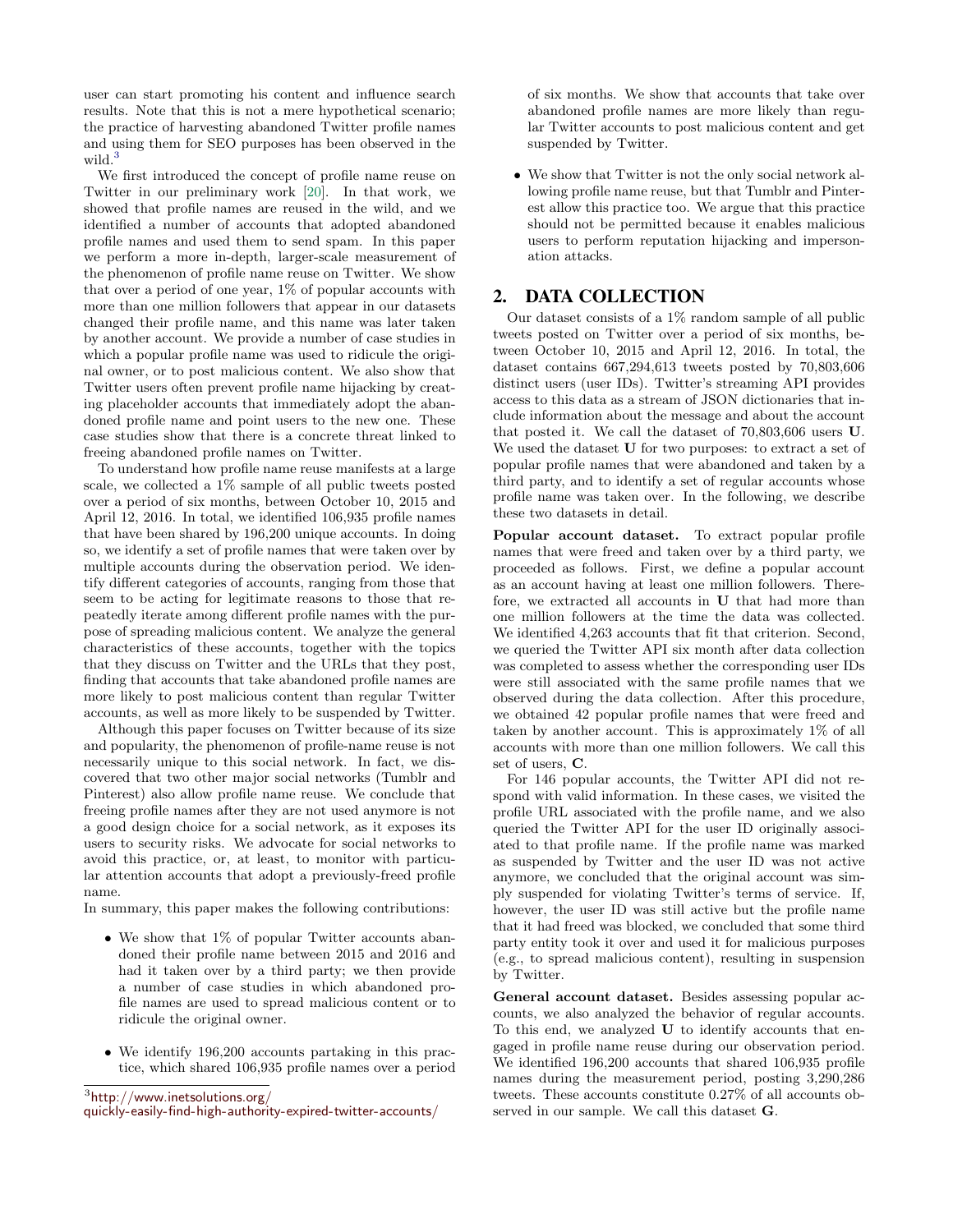Auxiliary dataset. To better characterize accounts that partake in profile name reuse, we use a dataset of random Twitter accounts. This dataset provides a baseline of typical behavior of accounts on Twitter and helps to highlight differences in behavior shown by accounts involved in profile name reuse, compared to a regular account. To this end, we randomly sampled one million accounts from U. We call this dataset R.

Limitations. Although our dataset allowed us to measure the practice of profile name reuse on Twitter, it has some limitations. First, we can only detect two accounts as sharing the same profile name if they both posted tweets during the observation period, and if these tweets were both captured in the 1% sample that we collected. This means that our dataset is likely to make us underestimate the phenomenon of profile name reuse.

The limited visibility provided by our dataset can also impact the conclusions that we draw from our analysis. While accounts that are observed switching many profile names during the observation period are likely to be participating in profile name reuse schemes and are potentially malicious, the fact that an account is present in our dataset with a single profile name is not a guarantee that the account never changed its profile name. As we will describe in detail in Section [4,](#page-3-0) we took extra care in ensuring that we can infer the profile name change history of an account, but some of these limitations persist.

Ethics. Dealing with social network data raises ethical concerns. In this paper, we only used publicly-available Twitter data, and we successfully obtained ethics approval from the University College London ethics committee (Project ID 6521/004). To treat data ethically, we followed the guidelines outlined by Rivers et al. [\[22\]](#page-9-2). In particular, we ensured not to link multiple datasets together with the goal of further deanonymizing the users contained in them, and we stored our data according to the UCL Data Protection Officer guidelines.

# 3. PROFILE NAME REUSE FOR POPULAR TWITTER ACCOUNTS

One of the main reasons for someone to take an abandoned profile name on Twitter is to hijack the "name recognition" held by that account. This opens up the opportunity for malicious actors to reach a larger audience and mount impersonation attacks. To understand the reasons why people take over abandoned Twitter profile names, we analyzed the accounts in the dataset C in detail. To recap, the profile names of these accounts belonged to popular accounts with more than one million followers. These accounts then changed their profile name, which was taken over by other accounts. In total, we found that 42 profile names were abandoned and taken over by another user. This accounts for approximately 1% of all accounts that appear in our sample and have more that one million followers. Comparing this number with the profile names that are reused in the dataset G presented in the previous section, we can conclude that popular accounts are four times more likely to have their profile name reused than generic Twitter accounts. We then analyzed these accounts in more detail to find out the reasons behind profile name reuse for popular accounts. Broadly speaking, we identified four trends.

Profile names taken over by a third party with no malicious activity. As mentioned earlier, profile name reuse is not necessarily malicious. A Twitter user could select a profile name that was previously in use by mere chance (e.g., in the case of people with the same first and last names), or they could do that on purpose, but without a malicious intention (e.g., a fan of a celebrity who has the chance to take that person's old profile name). We observed nine cases in which popular accounts changed their name and were taken over by someone else without a clear malicious intention. These examples include the old profile name of singer Lorde (@lordemusic), which is now owned by an account whose tweets are private, and the old profile name of the TV show "The Big Bang Theory" (@BigBang\_CBS), which is now owned by the official fan club of the series.

Profile names taken over by a third party to set up a parody account. The reputation that a Twitter profile name gains over the years makes it a useful asset for people who want to discredit or just ridicule public figures. We observed two cases were popular accounts changed their profile name and their old names were taken over by parody accounts: Brazilian footballer Alex De Souza (@Alex10Combr) and Colombian radio host Vicky Davila (@vickydavilafm).

While parody is not a malicious activity and falls under free speech, chances are that the original owners of those accounts did not intend to give visibility to accounts portraying them in a satirical fashion. Allowing anyone to adopt a freed profile name, however, can make it easier for such parody accounts to gain popularity. Moreover, not all parody accounts are harmless. An example is what happened to Annaliese Nielsen, an activist who recorded a video of her arguing with a minicab driver and threatening to ruin his reputation. This video generated outrage in certain online communities [\[11\]](#page-9-3), causing the activist to be harassed on Twitter, to the point that she eventually deleted her account. The freed profile name (@tornadoliese) was then taken over by trolls, who then set up a parody account in which they ridicule the former owner. This example shows how allowing profile name reuse on Twitter can introduce a new attack vector for online harassment.

Profile names taken over by a third party with clear malicious intentions. We identified that twenty profile names that were freed by their owners, were subsequently used in violation of Twitter's terms of service, and were eventually suspended. Examples of these profile names include highly visible television outfits, such as, BBC Science News (@bbcscitech) and the Entertainment Channel (@eonline). These high-profile incidents show that attackers are actively using the reputation gained by popular profile names to perform malicious activity. Unfortunately, we were not able to collect evidence of the specific type of malicious activity performed by these accounts before they were suspended by Twitter since the offending behavior was not part of our 1% sample.

Profile names "protected" by a placeholder account. The aforementioned case studies show examples of how malicious actors are misusing abandoned profile names to their advantage. Unfortunately, Twitter does not provide an easy countermeasure for users who want to change their profile name, while not allowing anyone else to take the old one. We observe that some people managing popular Twitter ac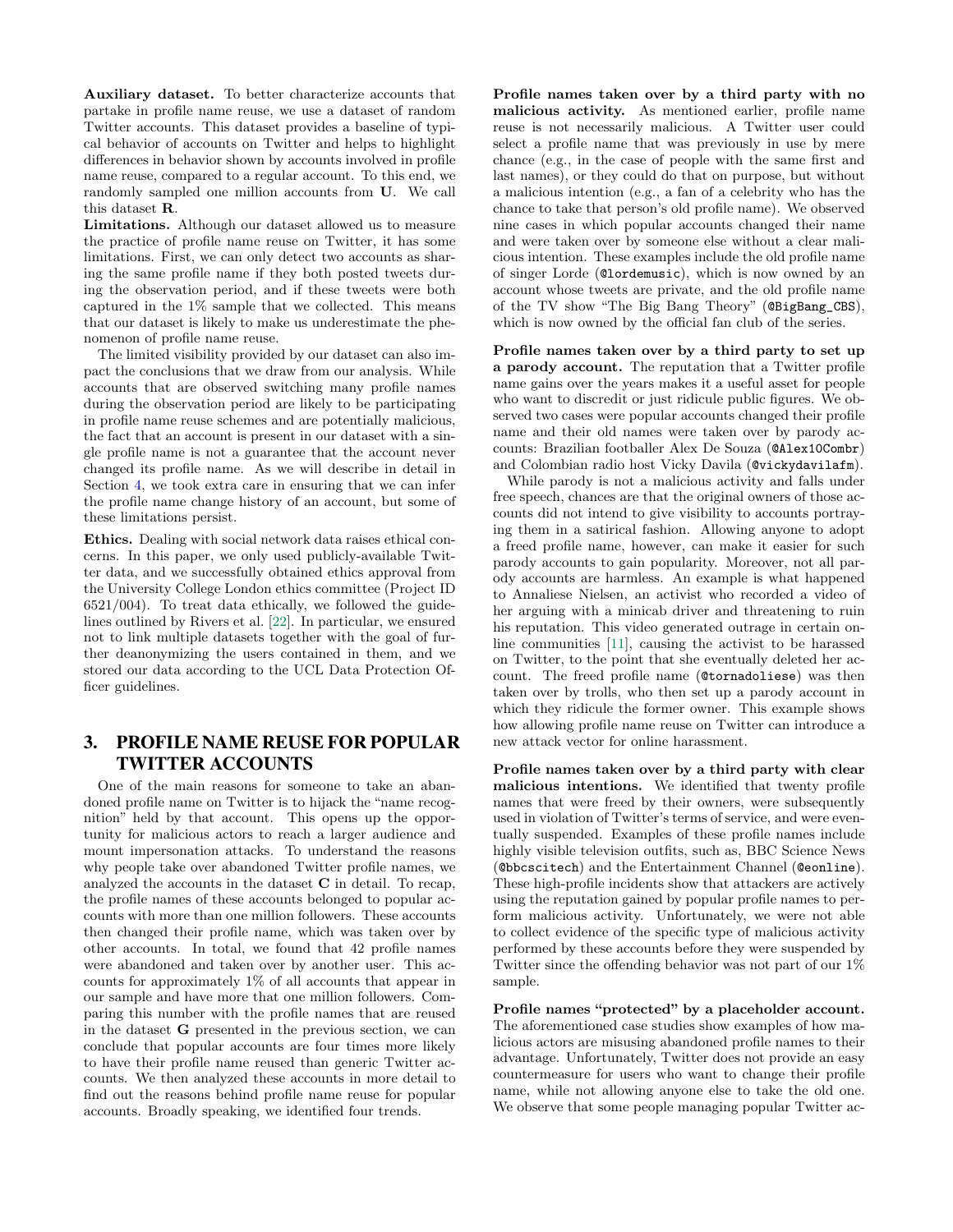counts understand the risks of profile-name reuse, and overcome this problem by creating placeholder accounts that take the old profile name. These accounts usually do not post messages, but have a pointer in their profile description to the new profile name of the account. This strategy has been adopted by high-profile accounts such as Manchester City Football Club (@MCFC) and singer Enrique Iglesias (@enrique305).

# <span id="page-3-0"></span>4. PROFILE NAME REUSE IN GENERAL TWITTER ACCOUNTS

In this section we analyze the accounts in our dataset G in detail, with the goal of understanding the reasons why profile names are reused on Twitter, and measure the modus operandi of accounts that are switching between multiple profile names. We start by defining different types of accounts involved in profile-name reuse, and we continue with a detailed measurement of their characteristics and activity. We then look for the presence of links pointing to abandoned profile names, and investigate the possibility of using these links for SEO purposes, and to inflate the popularity of Twitter accounts. Finally, we go through some interesting case studies, exposing complex ecosystems of accounts sharing profile names and posting about common topics.

### <span id="page-3-2"></span>4.1 Types of accounts involved in profile name reuse

Accounts can be involved in profile-name reuse from various perspectives. There are accounts changing their profile name and taking another one, which was never held by another account, accounts that take an abandoned profile name upon creation without knowing it, and accounts that systematically take abandoned profile names for their gain (for example to hijack the reputation linked to those profile names). We group these activities into three types of accounts as follows:

First unique account. This type of account represents the typical behavior of a user changing their profile name and taking another one that was never used before, or deleting their account and consequently freeing its profile name. We consider an account as belonging to this group if it is the first one in our dataset holding the original profile name, and if it is the first one holding the new profile name of their choice as well. As we will explain later, if an account changes its profile name to a name that was previously used, or changes its profile name more than once during the measurement period, we consider this account as a "multi account." Note that some misclassifications are still possible for this category, in particular if the account used multiple profile names in the past and this was not captured by our dataset. We observed 101,244 accounts (over 196,200 total accounts) belonging to this category (that is, first unique).

Second unique account. This type of account is one that holds a single profile name in our dataset, and that profile name was freed by another account. These accounts represent the cases in which an account takes a profile name that was previously used, either by chance or on purpose. One possibility is that the abandoned profile name is a popular first and last name (e.g., @johnsmith) and someone happens to have that same first and last name, or that an account owner decides to delete their account and start over again,

<span id="page-3-1"></span>

Figure 1: Cumulative distribution function of the time since the opening of first, second, and multi user accounts.

using the previous profile name. Due to the limitations in our dataset, it is possible that a profile name switched between other profile names in the past and we did not record that. To mitigate this problem, we look at the creation date of each account. If the creation date is before the last time in which the first unique user corresponding to that profile name tweeted, it means that the account was already active back then, holding a different profile name that we did not observe. In this case, we consider the account as a "multi account." We observed 15,911 second unique accounts in our dataset.

Multi accounts. These are the accounts that switched among more than two profile names. They are either observed holding three or more profile names in our dataset (two profile names that were previously used by someone else), or they are identified by following the procedures explained in the previous two categories. Multi accounts represent a systematic behavior in which an account changed many profile names, potentially to hijack the reputation of those names. We observed 79,045 accounts of this type in our dataset.

## 4.2 General characteristics of accounts reusing profile names

The first analysis that we performed was looking at the general characteristics of accounts reusing profile names. For each type of account described in the previous section, we obtained its creation time, its number of followers, and its number of tweets. We first looked at the life span of accounts reusing profile names. A Cumulative Distribution Function (CDF) of this metric for the different types of accounts is reported in Figure [1.](#page-3-1) The figure shows that second unique accounts are younger because, by definition, they are using only one profile name that has already been used by someone else during the measurement period. The earliest account creation time for them is therefore the beginning of the measurement period. Multi accounts are also generally younger than first unique accounts.

We then wanted to quantify the activity levels of the different types of accounts on Twitter. To this end, we studied the number of tweets posted on Twitter by the various types of accounts involved in profile name reuse compared to the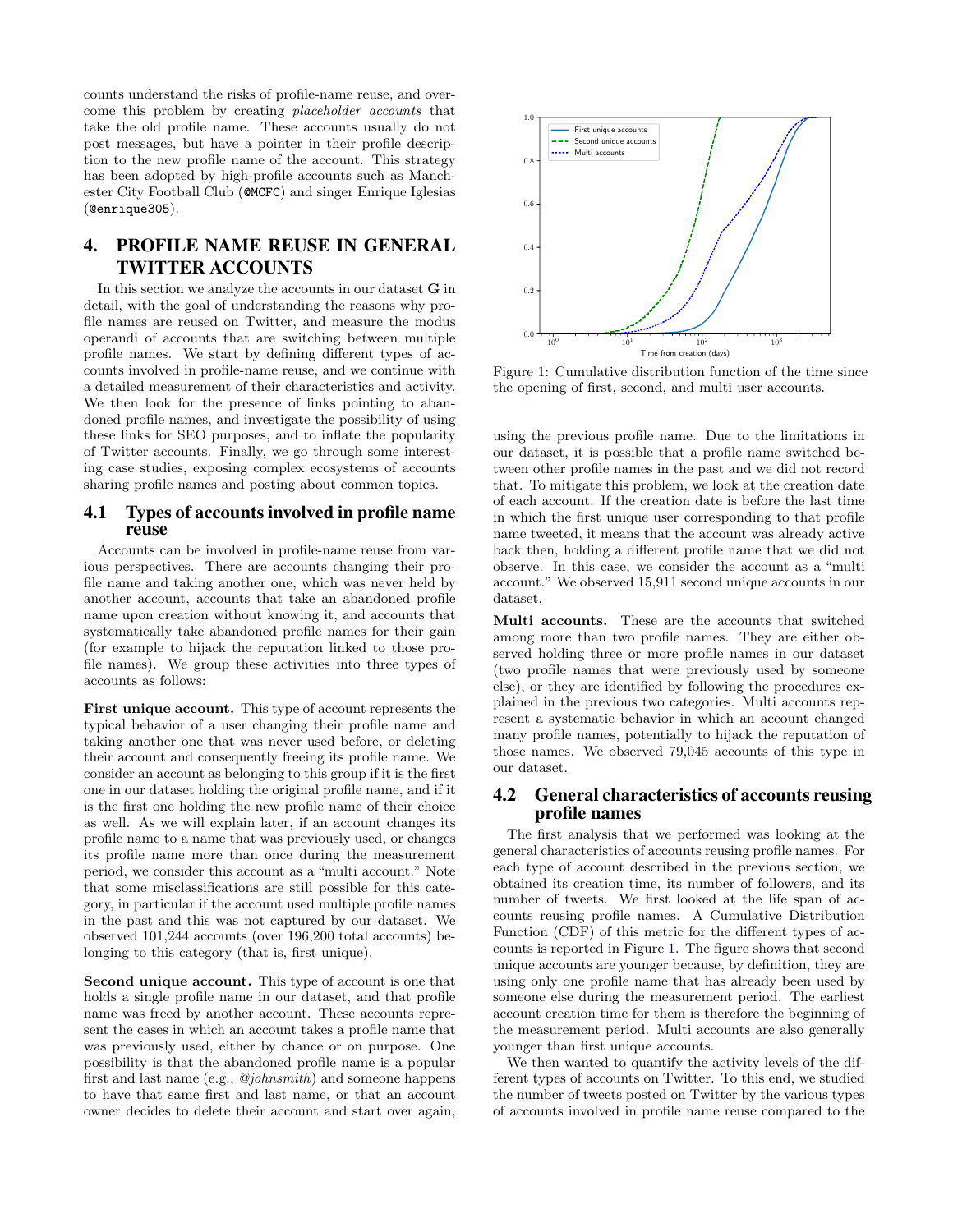<span id="page-4-0"></span>

Figure 2: Cumulative distribution function of the number of tweets per day of first, second, and multi accounts.

activity of the random sample of one million accounts in R. Figure [2](#page-4-0) shows the average number of tweets posted by the accounts in our dataset per day. Accounts that are involved in profile name reuse generally post less tweets than the general Twitter population. First unique and multi accounts do not seem to show a significantly different posting behavior, while second unique accounts are much less active than the others, with 90% of them posting less than 10 tweets per day. As we mentioned in Section [2,](#page-1-1) this large discrepancy between the accounts under consideration and the random set of Twitter accounts could be due to our collection methodology for R accounts.

As another general characteristic of Twitter accounts, we decided to investigate the number of followers of the accounts under consideration. The number of followers is commonly regarded as a measure of reputation on Twitter [\[26\]](#page-9-4), and it ultimately regulates how many users will see the statuses posted by an account. To exclude biases due to the age of accounts, we plotted the CDF of the average number of followers gained per day (Figure [3\)](#page-4-0). Interestingly, multi accounts are able to attract more followers on average than general accounts, showing that switching profile name to popular ones could help in gaining more followers. First unique accounts also attract more followers than random accounts, while the number of followers obtained by second unique accounts is still less than for the other types.

#### Themes discussed by accounts reusing profile names.

Next to obtaining general statistics about the activity associated with accounts involved in profile-name reuse, we wanted to understand the popular themes that these accounts tweet about. We also wanted to understand if the different accounts reusing profile names were tweeting about different themes or not. To achieve this, we conducted Term Frequency-Inverse Document Frequency (TF-IDF) analysis on the text of the tweets. TF-IDF extracts important words within a given text corpus, and the important words in turn provide information about the general theme(s) of the text corpus.

Before carrying out TF-IDF analysis, we preprocessed the text corpus as follows. First, we removed all non-English tweets; to identify such tweets, we just need to check the language from the tweet metadata contained in the JSON



Figure 3: Cumulative distribution function of the number of followers per day of first, second, and multi accounts.

<span id="page-4-1"></span>

Figure 4: CDF of the percentage of common words across the tweets of the different accounts that shared the same profile name.

objects returned by the Twitter API. We could have used online automatic translation tools to translate the non-English text to English, but we found that they fail to translate some of the tweets properly. Besides, automatic translation would result in some loss of context which might bias our results. Second, we filtered out all words with less than five characters, and also removed all non-printable characters. We then carried out the TF-IDF analysis on the resulting text. In total, we processed tweets in English from 54,238 accounts associated with 26,678 profile names during the period of observation.

Figure [4](#page-4-1) shows the CDF of the percentage of common words across the tweets of the different accounts that shared the same profile name. The words were extracted through TF-IDF analysis as earlier described. As it can be seen, 80% of the accounts that shared profile names had less than 3% words in common. This can be an indicator that accounts reusing a profile name are often not controlled by the previous owner, hence they tweet about completely different topics. We also grouped the important words we obtained from TF-IDF analysis into different themes. The main themes we identified included Blog, Music, Porn, Video, Follow, Celebrities, Business, Retweet, and Football. For example,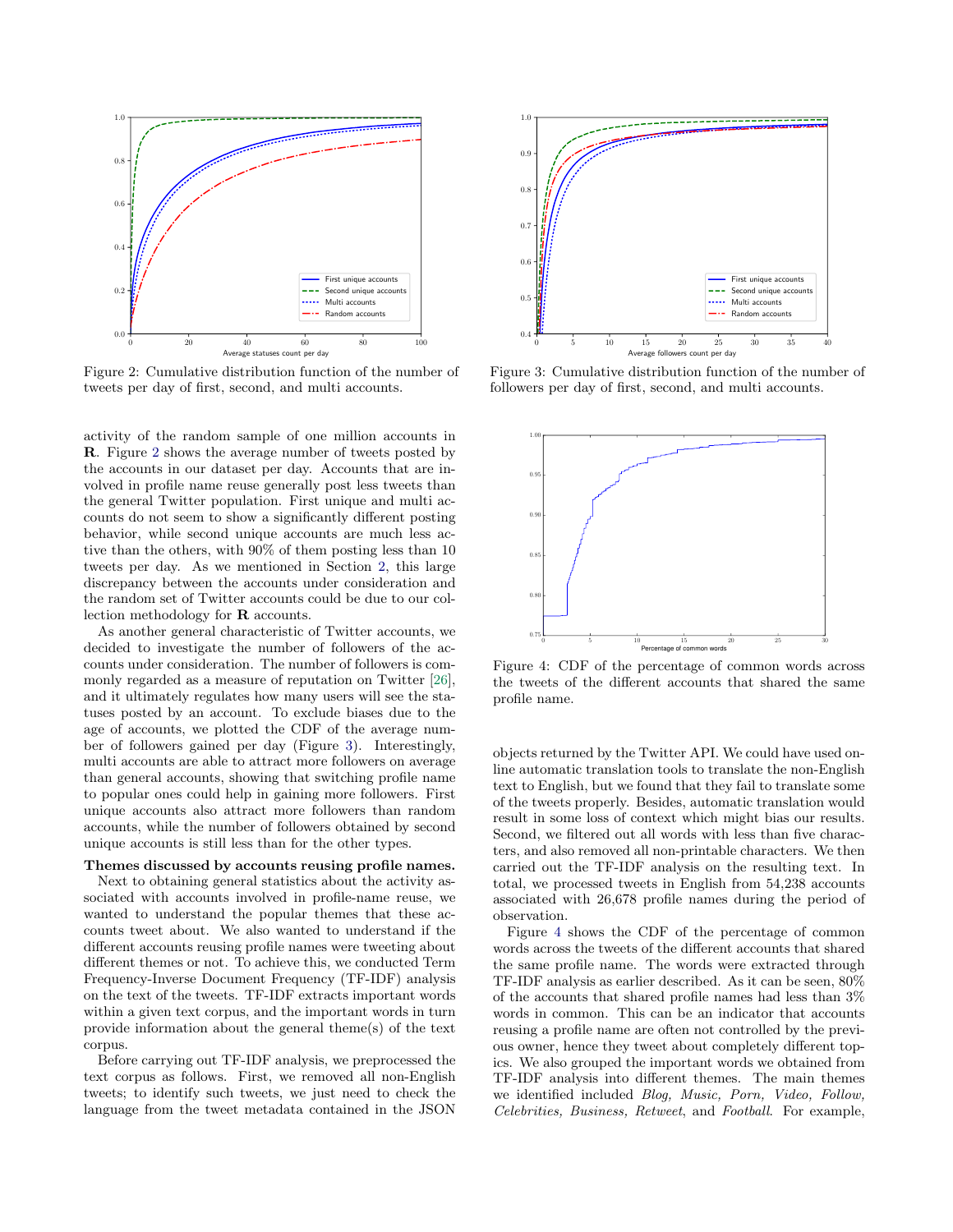<span id="page-5-1"></span>

Random accounts Reuse accounts First unique Second unique Multi Figure 5: Ratio of user IDs sharing profile names that were suspended or deleted, compared to the ratio of random accounts. "Reuse accounts" comprises all accounts that shared profile names, regardless of their typology.

the Video theme comprises the following related words: video, youtube, live, stream, and vine. We discovered that second unique accounts are more likely to tweet about follow-back schemes, blogs, football, and business, than other themes. As we show in Section [4.6,](#page-6-0) many second unique accounts engage in follow-back schemes. It is worth noting that, among other patterns, we discovered that a significant fraction of the tweets of multi accounts is about "business."

#### 4.3 IDs and profile-name-sharing behaviors

We wanted to understand the sharing behavior of profile names by accounts in G. In other words, we wanted to look into how many accounts share the same profile name, and understand the complex dynamics of accounts which change their profile name multiple times. Most of the accounts in G (90%) had only one profile name. Similarly, most of the profile names that were involved in profile name sharing (94%) were using only two different profile names. As we discussed in Section [4.1](#page-3-2) these measurements are likely to be a lower bound of the actual phenomenon, due to limitations in our dataset. In Section [4.6](#page-6-0) we will provide evidence of elaborate profile-name-sharing schemes, in which groups of accounts share a set of profile names among themselves.

## <span id="page-5-5"></span>4.4 Suspension and deletion dynamics of accounts reusing profile names

Taking another account's abandoned profile name is not an indicator of malicious intentions per se. As we have discussed, however, the possibility of taking abandoned profile names can facilitate malicious activity due to reputation hijacking and impersonation opportunities. As an indicator of malicious activity, we wanted to understand to what extent accounts taking part in profile name reuse get suspended by Twitter. There are many reasons why an account can get suspended, including sending spam or impersonating another person.[4](#page-5-0)

To assess the current status of a Twitter account, we proceed as follows. First, we take advantage of the Twitter API to see if an account is still active at the time of check. If it is not, it might be the case that the account was deleted by the owner, or that it was suspended by Twitter because of a violation of the terms of service. As we mentioned in Section [1,](#page-0-2) when an account gets suspended by Twitter its profile name does not get freed. We can take advantage of this fact to determine if the account was suspended (in case its associated profile name is not available anymore on Twitter) or whether it was deleted. This technique is not flawless, because it could happen that an account changes its profile name and gets suspended later on  $-$  in this case, the original profile name with which we observed the account would be freed, and we would erroneously consider the account to be deleted instead of suspended. We acknowledge this problem but also believe that this happens rarely and therefore does not affect the nature of the observed trends.

We applied the aforementioned technique to our dataset of accounts involved in profile reuse, as well as to the dataset of one million random Twitter accounts  $(R)$ . Figure [5](#page-5-1) reports a summary of these results. For random Twitter accounts, the ratio of suspension is 5%, while the ratio of accounts being deleted is 12%. If we look at the overall situation of accounts reusing profile names, regardless of their type (first unique, second unique, multi), the fraction of suspended accounts is slightly lower (3%) while the one of deleted accounts is slightly higher (14%). These numbers are however influenced by the fact that the set of first unique accounts does not contain any suspended account. This makes sense since, by design, first unique accounts released their profile name for somebody else to take, and this profile name would have not been made available if the accounts were suspended. 24.5% of the first unique accounts deleted their profile during the measurement period, while the remaining ones simply changed their profile name, thereby releasing the old one.

Interestingly, second unique accounts have a ratio for suspension that is much higher than random accounts (10%). This could be due to the fact that many of these accounts are aggressively sending spam, as we will show in Section [4.6.](#page-6-0) Multi accounts have a slightly higher rate of suspension than random accounts (5.6%), but this small increase suggests that many of these accounts are involved in schemes that are not clearly malicious, such as schemes for reputation boosting (see Section [4.6\)](#page-6-0).

## 4.5 Analysis of web links towards reused profile names

In this section, we describe our analysis of the backlinks of reused Twitter user names, in an effort to quantify the misplaced trust that websites have bestowed upon these names. To this end, we started with the set G of 106,935 Twitter profile names that were reused. We carried out this analysis immediately after the end of the data collection phase. We used Moz-Open Site Explorer<sup>[5](#page-5-2)</sup> to gather inbound links for each Twitter profile name contained in our set. We discovered that out of the 106,935 profile names, 12,037 (11.3%) of them had active inbound links on the web. The total number of discovered inbound links for these 12,037 profile names was 20,457. Next, for each page hosting a link to a reused Twitter account, we gathered three additional attributes, namely, its Rank, Safety, and Category. The Rank attribute is the Alexa rank of a linking page's main domain  $(TLD + 1)$  and was sourced from lookups in Alexa's top one million dataset, as well as scraping of Alexa's API<sup>[6](#page-5-3)</sup> for the links having ranks greater than one million. In this manner, we were able to collect Rank information for 19,178 pages, leaving 1,279 pages without rank information. The categories of Safety and Category were provided by Trendmicro's public website categorization engine[7](#page-5-4) . We found that the vast majority of domains linking to the hijacked Twitter user names are safe sites and not exploit-ridden sites that

<span id="page-5-0"></span><sup>4</sup> <https://twitter.com/tos>

<span id="page-5-2"></span><sup>5</sup> <https://moz.com/researchtools/ose>

<span id="page-5-3"></span> $^6$ http: $//$ data.alexa.com/data?cli $=\!10$ &url $=\!$ alexa.com

<span id="page-5-4"></span> $7$ <http://global.sitesafety.trendmicro.com>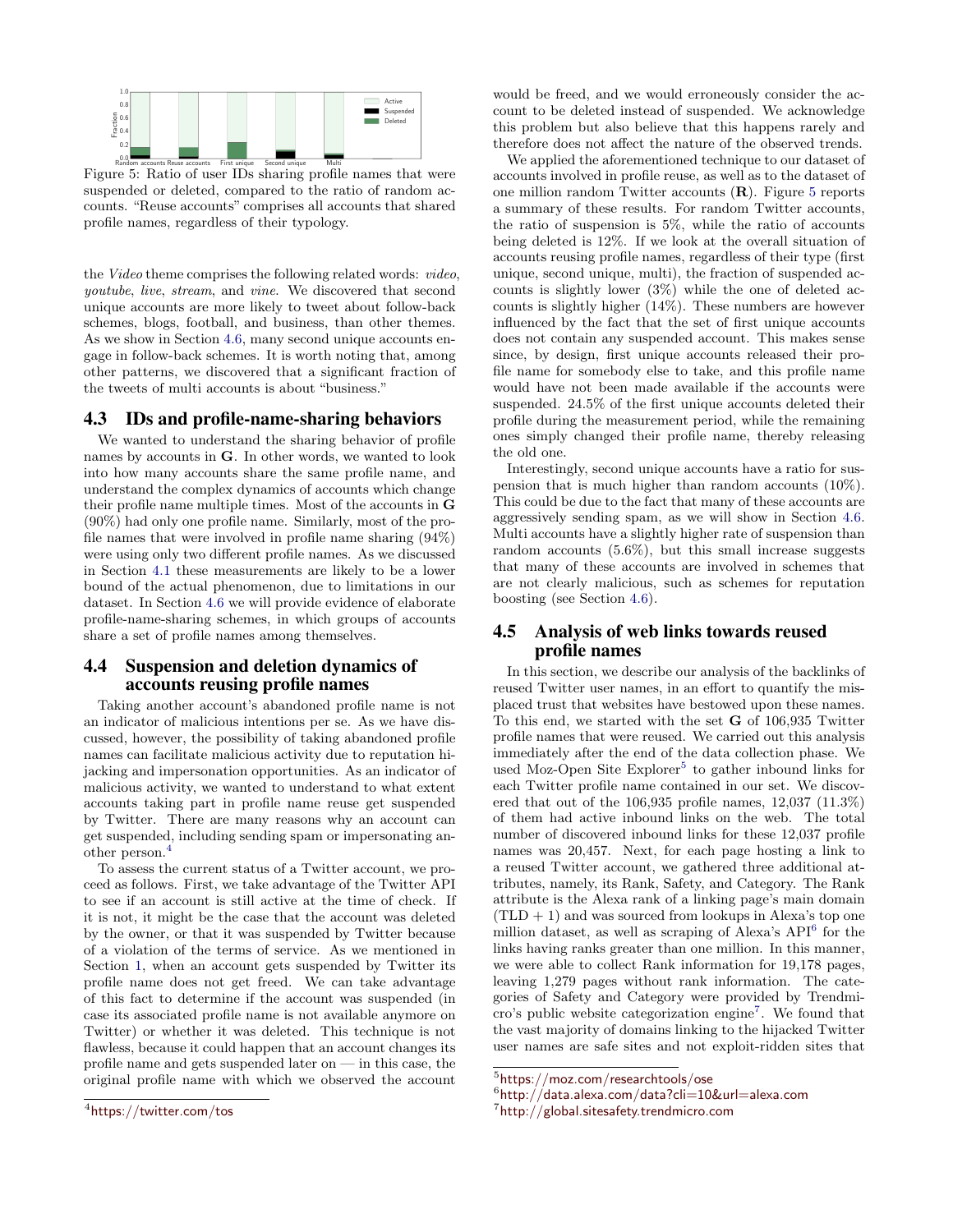link to Twitter accounts for SEO purposes. We also found that the vast majority of websites linking to reused Twitter user names are popular benign websites with ranks that imply thousands of visitors on a daily basis.

The discovered websites belong to a wide range of categories. The top three categories are Social Networks, Computers and Internet, and Sports, in that order. The remaining categories include Entertainment, News/Media, and Politics, among others.

We wanted to see if multi accounts have a preference for reusing profile names with more links pointing to them. We counted the number of links pointing to profile names that were reused at some point during our observation, grouping the accounts as earlier described (that is, second unique and multi account groupings). We found that users in the multi accounts category have a higher preference for reusing profile names that have more links pointing to them, than second unique accounts, likely for SEO purposes. Figure [6](#page-6-1) highlights this observation, which we confirmed by applying chi-square tests to the data. Specifically, we tested the hypothesis that multi accounts have more websites linking to them with respect to second accounts. We tested the two categories by dividing the accounts in those to which at least two links in the wild were pointing at or not. The p-value of the statistical test is less than 0.0001, stating that there is evidence of difference between multi and second accounts.

Multi accounts have more websites pointing to them with respect to second unique ones, therefore this means that multi accounts are more likely to use profile names that have multiple links on the web pointing to them. We further observed that the majority of Twitter accounts in our dataset that reuse profile names and have inbound links have less than ten such links, with around 90% of accounts having five or less inbound links.

Overall, if we combine the information of ranking, category, and links pointing to reused profile names, we can safely conclude that the majority of websites linking to these hijacked Twitter user names are popular benign sites which have no knowledge of the fact that they are no longer linking to the accounts of popular users and celebrities, but rather to accounts that are now under the control of potentially malicious users. This confirms that profile name reuse in social networks is far from a theoretical danger since it is already happening in the wild.

#### <span id="page-6-0"></span>4.6 Case studies

In this section, we analyze two case studies of accounts reusing profile names. These examples show different ways in which abandoned profile names are used in the wild.

Activity of second unique accounts. In Section [4.4](#page-5-5) we showed that second unique accounts have a higher chance to get suspended by Twitter (10% compared to 5% for a random population of accounts). We investigated possible reasons why these accounts could have been suspended. We could not identify a common theme, since the activity of most accounts seemed unrelated to each other. We, however, identified evidence of accounts sharing links to YouTube videos that are now deleted for violation of their terms of service, as well as links pointing to malware and pornography. We also identified accounts from this type engaging in follow-back schemes [\[26\]](#page-9-4). Our hypothesis is that these accounts obtained abandoned profile names and started post-

<span id="page-6-1"></span>

Figure 6: CDFs of link distribution per group of accounts associated with reused Twitter user name.

ing malicious content, hoping to leverage the residual popularity of these accounts to attract more victims.

A group of accounts sharing profile names. We identified an interesting group of 48 accounts that shared 187 distinct profile names. Every time one of the accounts released a profile name, another one took it. Figure [7](#page-7-0) shows the timeline of this case study. Overall, the accounts involved in it changed profile name 246 times, often taking names that were previously abandoned. These accounts appeared to portray models from Asia, and the accounts were tweeting in Indonesian. One of the popular words that appeared in the tweets sent by these accounts was "follow," indicating that the accounts that reused those profile names were likely involved in follow-back schemes, similar to the ones presented in previous work [\[26\]](#page-9-4).

#### 5. DISCUSSION

In this section we first aim to understand whether the problem of profile name reuse is unique to Twitter. We then reason about our findings and offer some suggestions that social networks should put in place to avoid the security problems highlighted in this paper.

#### 5.1 Profile name reuse on other social networks

In this paper, we analyzed the phenomenon of profile name reuse on Twitter. As a further step, we wanted to understand to what extent other popular social networks allow their users to change their user name. To this end, we examined the terms of service of eight popular social networks other than Twitter: Facebook, Google+, LinkedIn, Pinterest, Reddit, Snapchat, Tumblr, and Youtube. We looked for clauses specifying whether a user is allowed to change their user name and if the released user name can be used by other users in the future. In case the terms of service did not contain a definite answer to these questions, we created two accounts on the platform,  $a_1$  and  $a_2$ . We then changed  $a_1$ 's user name (if that was allowed), and set up  $a_2$  to pick  $a_1$ 's old user name, checking if this was allowed. The results of our investigation are summarized in Table [1.](#page-7-1) We identi-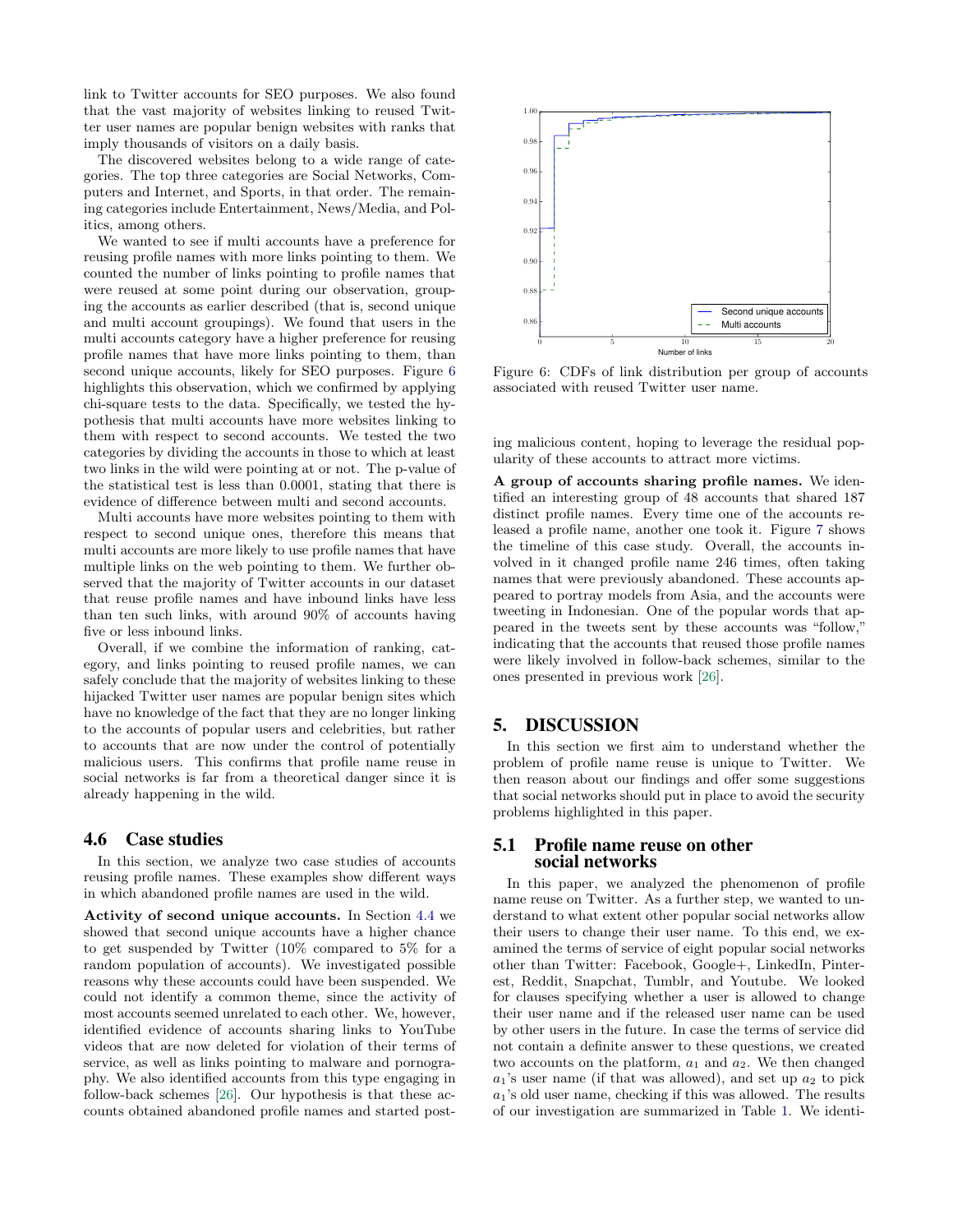<span id="page-7-0"></span>

Figure 7: Timeline of a group of 48 accounts that shared 187 distinct profile names during the measurement period. Each line shows a different account, while the Y axis shows different profile names. Each dot represents a tweet sent by the account with a certain profile name. As it can be seen, accounts in this group typically changed profile name multiple times over the measurement period. It also happened in multiple occasions that a previously freed profile name was taken by another account in the group.

<span id="page-7-1"></span>

| Service          | Allows change | Allows reuse |
|------------------|---------------|--------------|
| Facebook         |               |              |
| $Google+$        |               | х            |
| LinkedIn         |               |              |
| <b>Pinterest</b> |               |              |
| Reddit           |               | х            |
| Snapchat         |               |              |
| <b>Tumblr</b>    |               |              |
| Twitter          |               |              |
| Youtube          |               |              |

Table 1: Possibility of changing user name on popular online social networks. With the exception of Google+, Youtube, Reddit, and Snapchat, all other popular social networks allow users to change their user name. Moreover, Twitter, Pinterest, and Tumblr allow users to take a user name that used to belong to another account. This policy makes these social networks vulnerable to user name squatting.

fied three categories of social networks, illustrated in detail in the following.

Social networks not allowing a change of user name. These social networks present the strictest settings, not al-lowing users to change their user name at all. Reddit<sup>[8](#page-7-2)</sup> and Snapchat $9$  belong to this group. Google+ and Youtube allow users to change the name of their profile up to three times in 90 days. This name is the one listed on the profile page of a user and used to directly mention her, but is not part of the URL of the profile page. At the same time, users are also allowed to set a handle for their page or channel, which allows people to more easily remember the URL associated to it (e.g., https://youtube.com/taylorswiftVEVO). After this name has been set, however, it is not possible to change it anymore.[10](#page-7-4) We mark both Google+ and Youtube as social networks that do not allow a profile name change.

Social networks allowing a change of user name, but not its reuse. Similar to Google+ and Youtube, Facebook and LinkedIn also allow users to change their name — a legitimate use of this being, for example, a user changing their last name after their spouse's. Moreover,  $Facebook<sup>11</sup>$  $Facebook<sup>11</sup>$  $Facebook<sup>11</sup>$ and LinkedIn<sup>[12](#page-7-6)</sup> allow users to change the user name that is associated to the URL of their public profile page. Facebook, however, limits their users to a single change of user name in the account's lifetime. More importantly, after a user name is changed on these networks, it is not made available for others to use. Facebook and LinkedIn, therefore, are not

<span id="page-7-2"></span><sup>8</sup> <https://www.reddit.com/r/help/wiki/faq>

<span id="page-7-3"></span> $^9$ https: $//$ support.snapchat.com $/$ en-US $/\mathsf{a}/$ change-username

<span id="page-7-4"></span> $^{10}$ <https://support.google.com/plus/answer/2676340>

<span id="page-7-5"></span> $^{11}$ <https://www.facebook.com/help/203523569682738>

<span id="page-7-6"></span> $12$ [https://www.linkedin.com/pulse/](https://www.linkedin.com/pulse/20140424124611-12064186-how-to-customize-your-\linkedin-public-profile-url)

[<sup>20140424124611-12064186-</sup>how-to-customize-your-](https://www.linkedin.com/pulse/20140424124611-12064186-how-to-customize-your-\linkedin-public-profile-url)\ [linkedin-public-profile-url](https://www.linkedin.com/pulse/20140424124611-12064186-how-to-customize-your-\linkedin-public-profile-url)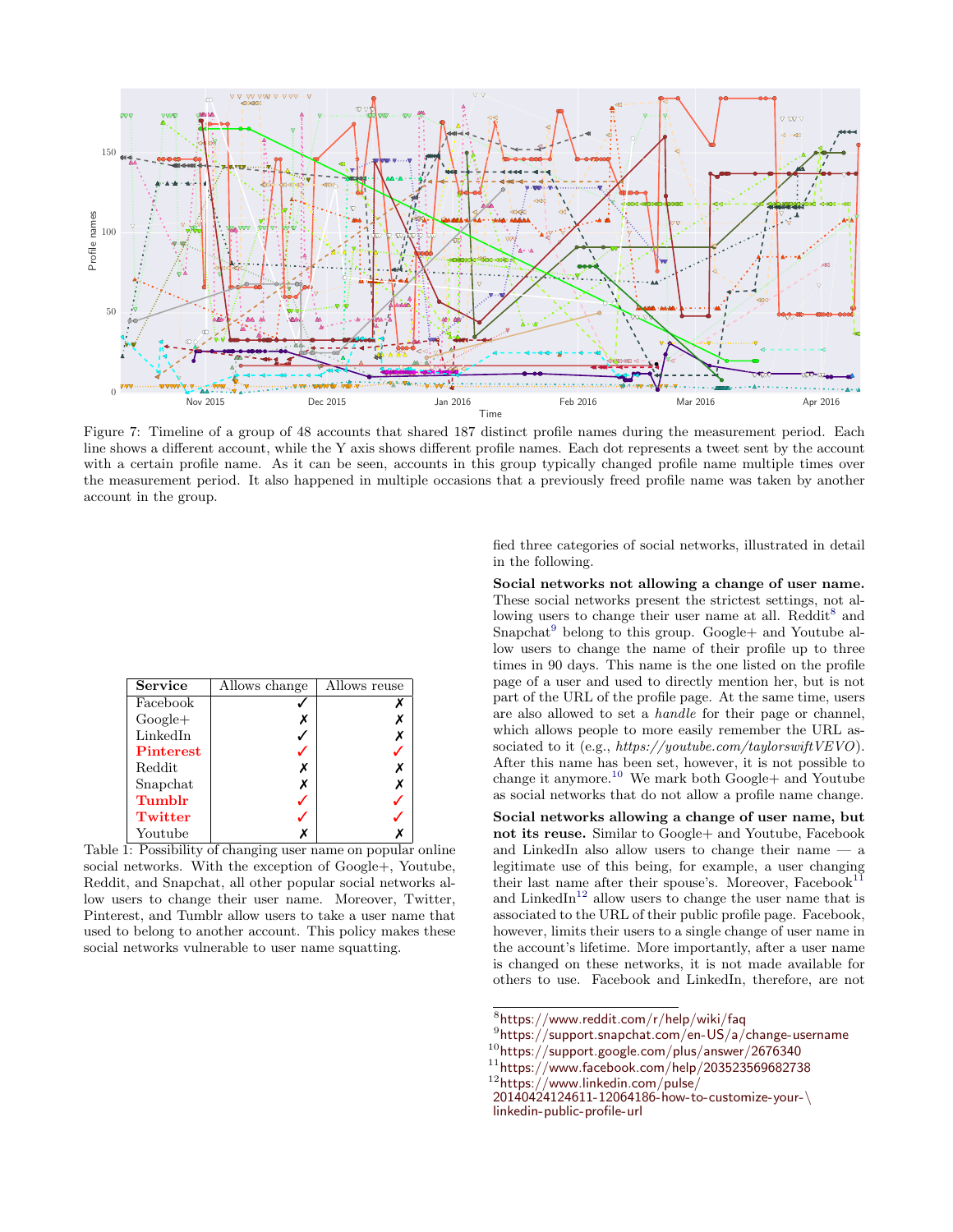vulnerable to the type of impersonation attacks described in this paper.

Social networks allowing both a change of user name and its reuse. Finally, Pinterest<sup>[13](#page-8-0)</sup> and Tumblr<sup>[14](#page-8-1)</sup> match Twitter's capability in profile name reuse, both allowing users to change their user name and return the old user name to the pool of available ones. A user name on these networks identifies both the user, and the URL of their profile page (or their blog in the case of Tumblr). As a partial mitigation, Tumblr releases the old user name only after 24 hours from the change. These findings show that the security issues and the phenomena highlighted in this paper are not unique to Twitter, but can be found on other social networks too.

#### 5.2 Recommendations to social networks

By using large-scale measurements and individual case studies, in this paper we described the problem of profilename reuse on Twitter and how other social networks that follow similar name-reuse choices will likely suffer from the same type of abuse. We acknowledge that allowing profile name reuse can have some benefits and it is a user friendly policy that gives a high degree of freedom to users. We showed, however, that this policy also has security implications.

The best solution to these security issues is, in our opinion, not to allow accounts to reuse abandoned profile names. Some social networks such as Facebook and LinkedIn allow the change of user name, but they do not allow the reuse of profile names that have already been used by someone; we suggest that Twitter, Tumblr, and Pinterest should adopt a similar policy to easily and effectively tackle the problem. As a less strict approach, social networks could allow accounts to take abandoned profile names, but should then start monitoring them for signs of malicious activity.

#### 6. RELATED WORK

Being one of the most popular online social networks, Twitter attracted significant interest from the research community, who studied its general characteristics [\[15\]](#page-9-5), how reputation on the network works [\[5\]](#page-8-2), investigated peculiar traits of the service, in particular its microblogging features [\[16\]](#page-9-6), and looked at the unfollow patterns of Twitter users [\[12\]](#page-9-7).

Particular focus was given to the security issues around Twitter. Grier et al. performed the first large-scale study of abuse on the platform [\[10\]](#page-9-8), while Thomas et al. studied marketplaces where one can buy fake Twitter accounts [\[29\]](#page-9-9). Stringhini et al. studied services that sell compromised accounts as followers to customers that are willing to pay for them [\[23,](#page-9-10) [26\]](#page-9-4). De Cristofaro et al. studied the ecosystem of services that deliver likes to the Facebook pages of their customers [\[6\]](#page-9-11). Based on the insights from this research, a number of systems have been proposed to detect malicious activity on Twitter, such as fake accounts [\[3,](#page-8-3) [17,](#page-9-12) [18,](#page-9-13) [24,](#page-9-14) [28\]](#page-9-15), compromised accounts [\[8\]](#page-9-16) or malicious accounts controlled by botnets [\[4,](#page-8-4) [25,](#page-9-17) [31\]](#page-9-18). Goga et al. studied the problem of impersonation on Twitter [\[9\]](#page-9-19). In this work, we showed how reusing abandoned profile names could facilitate the impersonation problem on Twitter.

The problem of profile name reuse on Twitter was originally presented in our preliminary work [\[20\]](#page-9-1). In that previous paper, we identified the security issues linked to profile name reuse on Twitter, identified 19,000 profile names that had been reused over a period of one month, and provided general statistics about them. In this paper, we took the study much further, analyzing more accounts for a much longer period of time, and performing a deeper analysis on the modus operandi and characteristics of accounts that reuse abandoned Twitter profile names. Jain et al. also published a study in which they show that users on Twitter temporarily change their profile names [\[13\]](#page-9-20).

The problem of profile name reuse shares certain similarities with the phenomenon of cybersquatting since attackers essentially squat profile names that they do not own in an attempt to confuse visitors about the nature of a Twitter account. In a similar fashion, in domain squatting, attackers register domains that are confusingly similar to popular authoritative domain names, and abuse this similarity for various types of advertising fraud, phishing, and malware delivery [\[1,](#page-8-5) [2,](#page-8-6) [7,](#page-9-21) [14,](#page-9-22) [21,](#page-9-23) [27,](#page-9-24) [30\]](#page-9-25).

#### 7. CONCLUSION

In this paper we studied the phenomenon of profile name reuse on Twitter. We identified a number of interesting ways in which profile names are reused, some of which are malicious. We also showed that Twitter is not the only social network vulnerable to the issues highlighted in this paper. We hope that this work will help to raise awareness of the issues with freeing profile names after they have been abandoned.

#### Acknowledgments

We wish to thank the anonymous reviewers for their comments. This work was funded by the H2020 RISE Marie Sklodowska Curie action (MSCA) grant number 691925, by the EPSRC grant number EP/N008448/1, by the NSF under grant CNS-1527086, and by a Boston University Hariri Institute for Computing Research Award. Enrico Mariconti was funded by the EPSRC under grant 1490017, while Jeremiah Onaolapo was supported by the Petroleum Technology Development Fund (PTDF), Nigeria.

#### 8. REFERENCES

- <span id="page-8-5"></span>[1] P. Agten, W. Joosen, F. Piessens, and N. Nikiforakis. Seven months' worth of mistakes: A longitudinal study of typosquatting abuse. In Symposium on Network and Distributed System Security (NDSS), 2015.
- <span id="page-8-6"></span>[2] A. Banerjee, D. Barman, M. Faloutsos, and L. Bhuyan. Cyber-fraud is one typo away. In IEEE Conference on Computer Communications (INFOCOM), 2008.
- <span id="page-8-3"></span>[3] F. Benevenuto, G. Magno, T. Rodrigues, and V. Almeida. Detecting Spammers on Twitter. In Conference on Email and Anti-Spam (CEAS), 2010.
- <span id="page-8-4"></span>[4] Q. Cao, X. Yang, J. Yu, and C. Palow. Uncovering Large Groups of Active Malicious Accounts in Online Social Networks. In ACM Conference on Computer and Communications Security (CCS), 2014.
- <span id="page-8-2"></span>[5] M. Cha, H. Haddadi, F. Benvenuto, and K. Gummadi. Measuring User Influence in Twitter: The Million

<span id="page-8-0"></span> $^{13}$ <https://help.pinterest.com/en/articles/edit-your-profile>

<span id="page-8-1"></span> $14$ [https://www.tumblr.com/docs/en/blog](https://www.tumblr.com/docs/en/blog_management)\_management